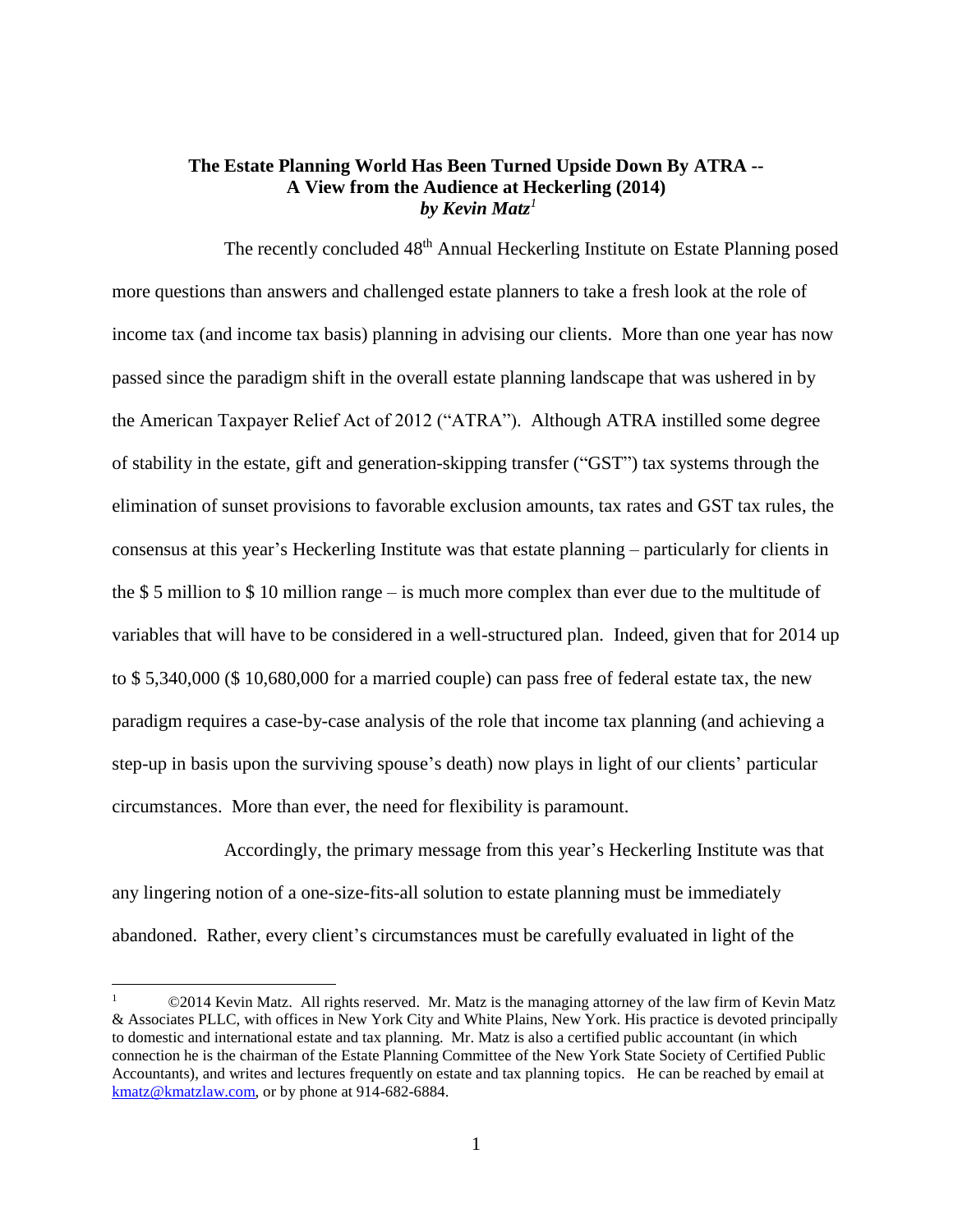double step-up in basis that may be achievable through portability, taking into account the implications of state estate taxes as well. Simply put, estate planners must now become income tax law specialists to the same extent that they are estate, gift and GST tax law specialists.

What this all means in a practical sense is that preserving the ability to delay decisions to the post-mortem context (such as through qualified disclaimer planning and the use of Clayton qualified terminable interest property ("Clayton QTIP") elections) is now the name of the game. In addition, opportunities must be aggressively mined to force estate tax inclusion in non-estate taxable estates (taking into account state estate taxes as well) to fully utilize the tremendous vehicle for obtaining a tax-free step-up in basis that ATRA can provide.

### *Income Tax Versus Estate Tax, and Proactive Tax Basis Management*

The most riveting plenary presentation at this year's Heckerling Institute was delivered by Paul S. Lee, a National Managing Director at Bernstein Global Wealth Management. Mr. Lee challenged the audience to accept that the world has now been turned upside down, and that with the increase in the federal applicable exclusion amount to \$ 5,340,000 in 2014 (\$ 10,680,000 for a married couple) considered in tandem with the permanence of portability of the deceased spouse unused exclusion ("DSUE") amount, the best use of the applicable exclusion amount will often be *to preserve it* (as opposed to consuming it through lifetime gifts) to maximize the step-up in basis upon death (including upon the surviving spouse's death). This is nothing short of revolutionary. If the name of the game has now changed to preserve applicable exclusion amount as the primary tax-driver in estate planning, all of the techniques in an estate planner's toolkit must now be reexamined through a completely different lens that carefully scrutinizes whether a lifetime transfer constitutes a justifiable expenditure of the applicable exclusion amount, all things considered. Thus, strategies that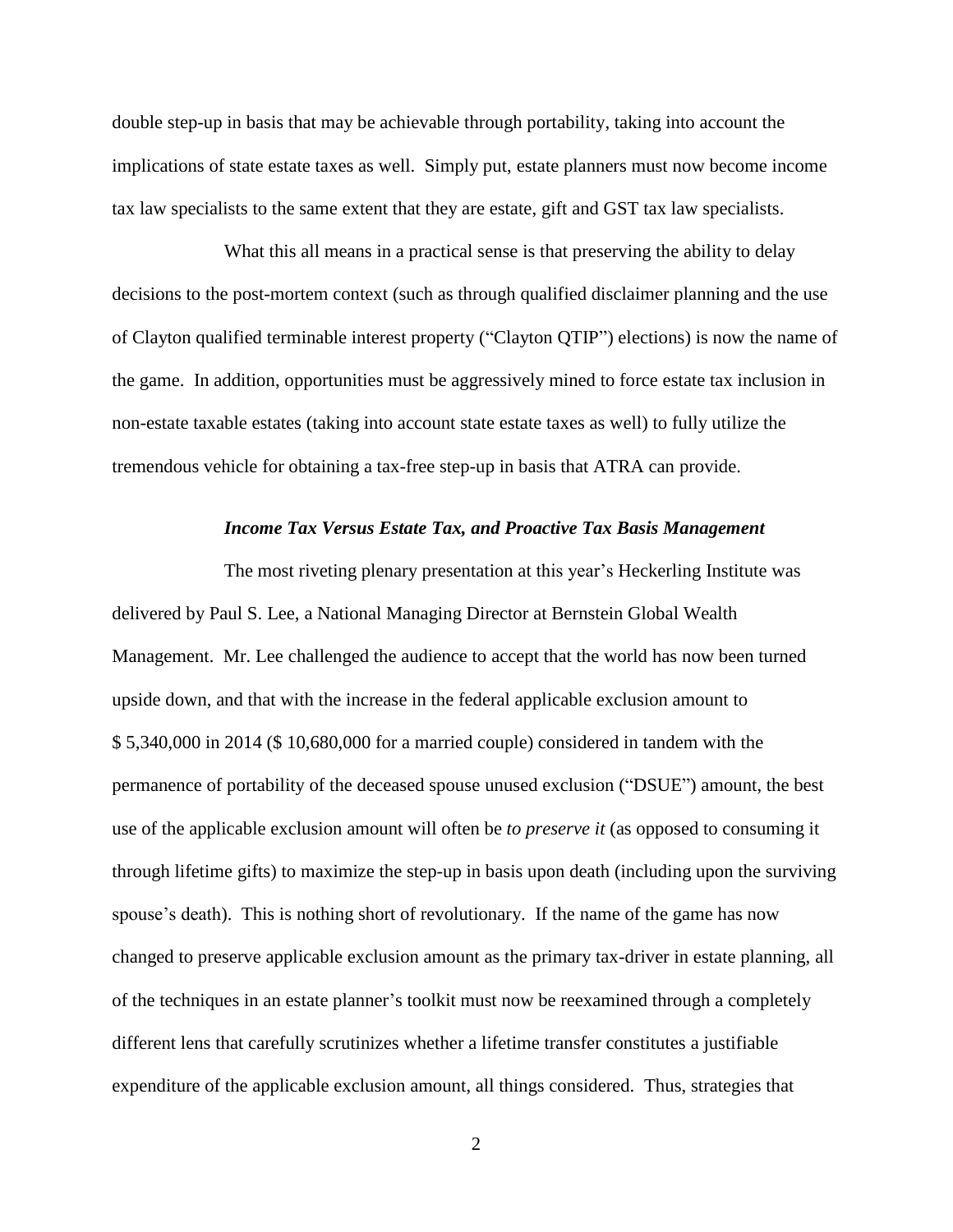minimize the use of the applicable exclusion amount – such as grantor retained annuity trusts ("GRATs")<sup>2</sup> and loans and sales to intentionally defective grantor trusts ("IDGTs")<sup>3</sup> – can be expected to be among the most favored techniques in this brave new world going forward.

In addition, proactive tax basis management becomes extremely critical in this new world. The old stalwart of planning with IDGTs can be extremely helpful here because the Internal Revenue Service, in Rev. Rul. 2008-22, held that the grantor's retained power under IRC §  $675(4)(C)^4$  to substitute assets of equivalent value in a nonfiduciary capacity will not trigger estate tax inclusion under IRC § 2036 provided that adequate fiduciary safeguards are in place to ensure that the value of the assets swapped into the trust are equivalent to the value of the assets swapped out of the trust. Thus, swapping high-basis assets (such as cash) into an IDGT in exchange for low-basis assets held by the IDGT (such as publicly traded securities with a lowcost basis) can be expected to be in vogue.

 $\overline{a}$ 

<sup>2</sup> A GRAT involves a grantor's transfer of property to an irrevocable trust (the GRAT) for a specified number of years, retaining the right to receive an annuity (a fixed amount payable not less frequently than annually). Upon termination of the GRAT, the trust assets are paid to the remaindermen named by the grantor, typically his or her children, or to a trust of which the grantor's spouse and issue are beneficiaries. In essence, the grantor creates a GRAT to transfer its remainder at termination. This transfer is a taxable gift that is deemed to occur upon creation of the GRAT. The remainder is valued for tax purposes by subtracting the interest retained by the grantor—the annuity—from the value of the initial transfer into the GRAT. The Internal Revenue Service ("IRS") requires that the value of the retained annuity be calculated on an actuarial basis using the assumed interest rate published by the IRS under Section 7520 of the Internal Revenue Code that is in effect for the month that the GRAT is funded.

<sup>3</sup> An IDGT is an irrevocable trust for which one of the "grantor trust" provisions set forth in IRC §§ 671-679 is triggered. Transfers by the grantor to the IDGT will be complete for gift tax (and estate tax) purposes but incomplete for income tax purposes. Therefore, if the trust is drafted properly, the income and gains of the trust will be taxable to the grantor, but the assets transferred to the trust by the grantor will be excluded from the grantor's gross estate upon death. Further, the grantor's payment of income taxes attributable to the trust will not constitute a gift for Federal gift tax purposes because the grantor is discharging his own legal obligation. *See* Rev. Rul. 2004-64. In addition, transactions between the grantor and the grantor trust will not be taxable events. *See* Rev. Rul. 85-13. These tax benefits of IDGTs under current law are all on top of the wonderful asset protection and property management benefits that trusts can provide.

<sup>4</sup> All references to "IRC" are to the Internal Revenue Code of 1986, as amended.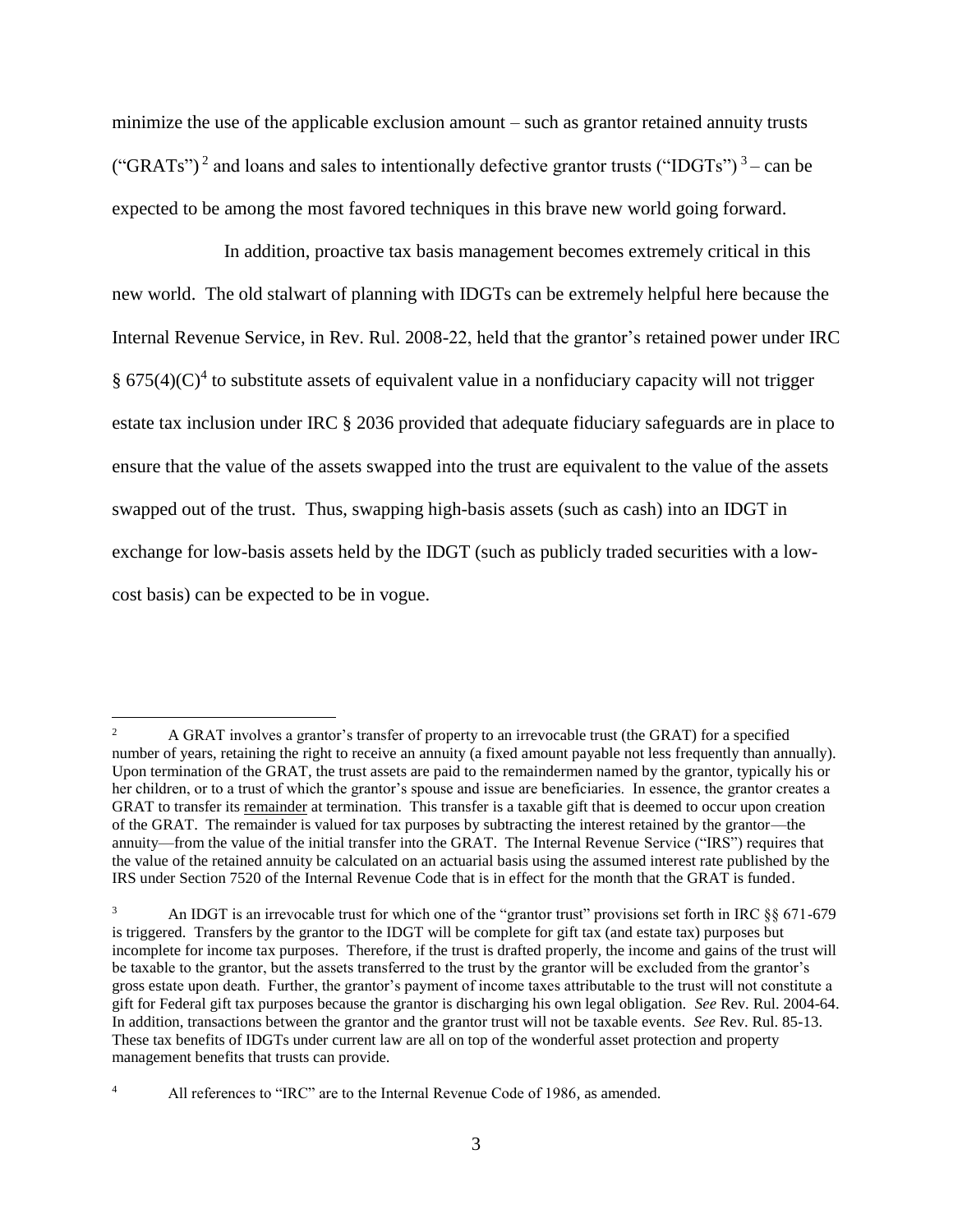Moreover, Mr. Lee posited that partnerships (and limited liability companies) may provide the ultimate vehicle for proactive tax basis management. For example, a partial liquidation of partnership assets in favor of a senior generation family member where a Section 754 election is made could potentially "strip basis" from the distributed assets, and cause the amount of the stripped basis to be allocated among the remaining undistributed partnership property.<sup>5</sup> Presumably, substantial partnership interests in such partnership may be held by younger generation family members or trusts established for their benefit. The distributed assets whose basis has been stripped (to give them a zero tax basis) would then benefit from a step-up in basis if the senior generation family member were to die holding them.<sup>6</sup>

In addition, this new world of proactive tax basis management recognizes that every U.S. citizen and resident possesses a valuable asset that can be put to productive use – namely, a federal applicable exclusion amount that in 2014 can shelter up to \$ 5,340,000 from estate tax while facilitating a step-up in basis for assets to which it is applied. Thus, estate planners can be expected to include provisions within their wills and trust instruments that confer upon an independent trustee, or a trust protector, the ability to grant a general testamentary power of appointment to beneficiaries so that a step-up in basis of the assets that are subject to such power of appointment may be achieved upon the beneficiary's death. To the extent that existing trusts do not already contain such provisions, a trust decanting or modification may be employed to engineer this result.

Moreover, determining the appropriate course to take is highly sensitive to the particular state in which the client resides, because some states (such as California and Florida)

 5 *See* IRC § 734(b).

<sup>6</sup> *See* IRC § 1014.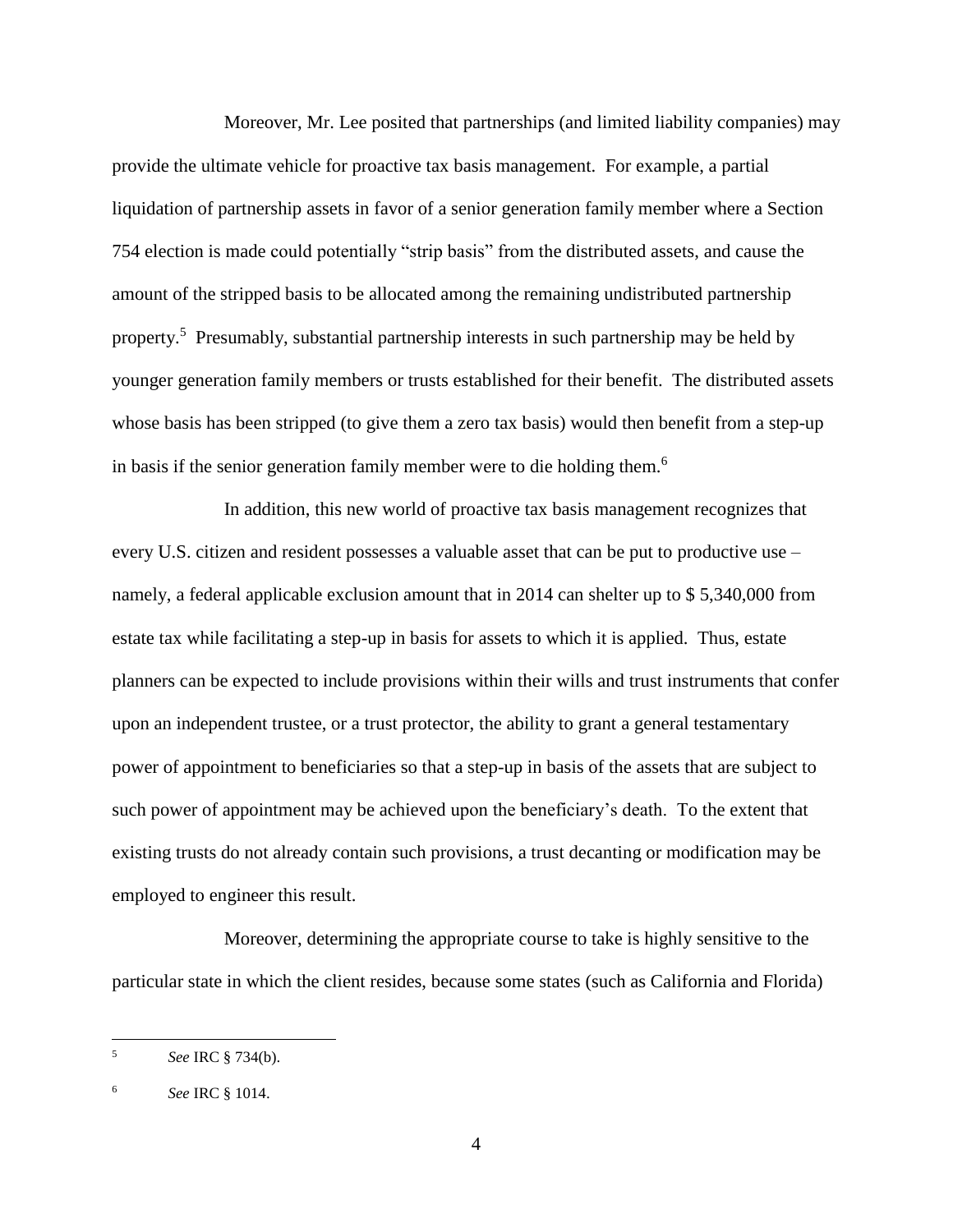do not impose any state estate tax, or have community property law concepts (California) that will automatically facilitate a double step-up in basis upon the first spouse's death. In sharp contrast, other states (such as New York) impose substantial estate taxes (although the New York estate tax laws may now be in flux, as further described in this article). Further, we now live in a world in which, depending upon the decedent's state of residence at the time of death and where the beneficiaries reside, the spread between the aggregate estate tax rate (federal and state) and the aggregate capital gains tax rate (federal and state) for appreciated property may be relatively small, particularly when one takes into account the 3.8% additional tax on net investment income under the Patient Protection and Affordable Care Act.

#### *Grappling with Portability More Than One Year After ATRA*

Now that portability of the DSUE amount is permanent under ATRA, estate planning advice to married clients who have significant amounts of unused applicable exclusion amount should generally consider the pros and cons of relying on portability either in lieu of, or in conjunction with, establishing a traditional credit shelter trust. The consensus at Heckerling (including in the excellent presentations by the Recent Developments Panel and by Thomas W. Abendroth, a partner at Schiff Hardin LLP) was that planning for married clients in the \$ 5 million to \$ 10 million range is much more difficult than planning for married clients who are either well above or well below that range.

ATRA established as permanent the portability of the applicable exclusion amount between spouses where the first spouse to die is either a U.S. citizen or a U.S. resident. Portability, in a nutshell, involves the carryover of the first decedent spouse's unused applicable exclusion amount to the surviving spouse for estate and gift tax purposes (but not for GST tax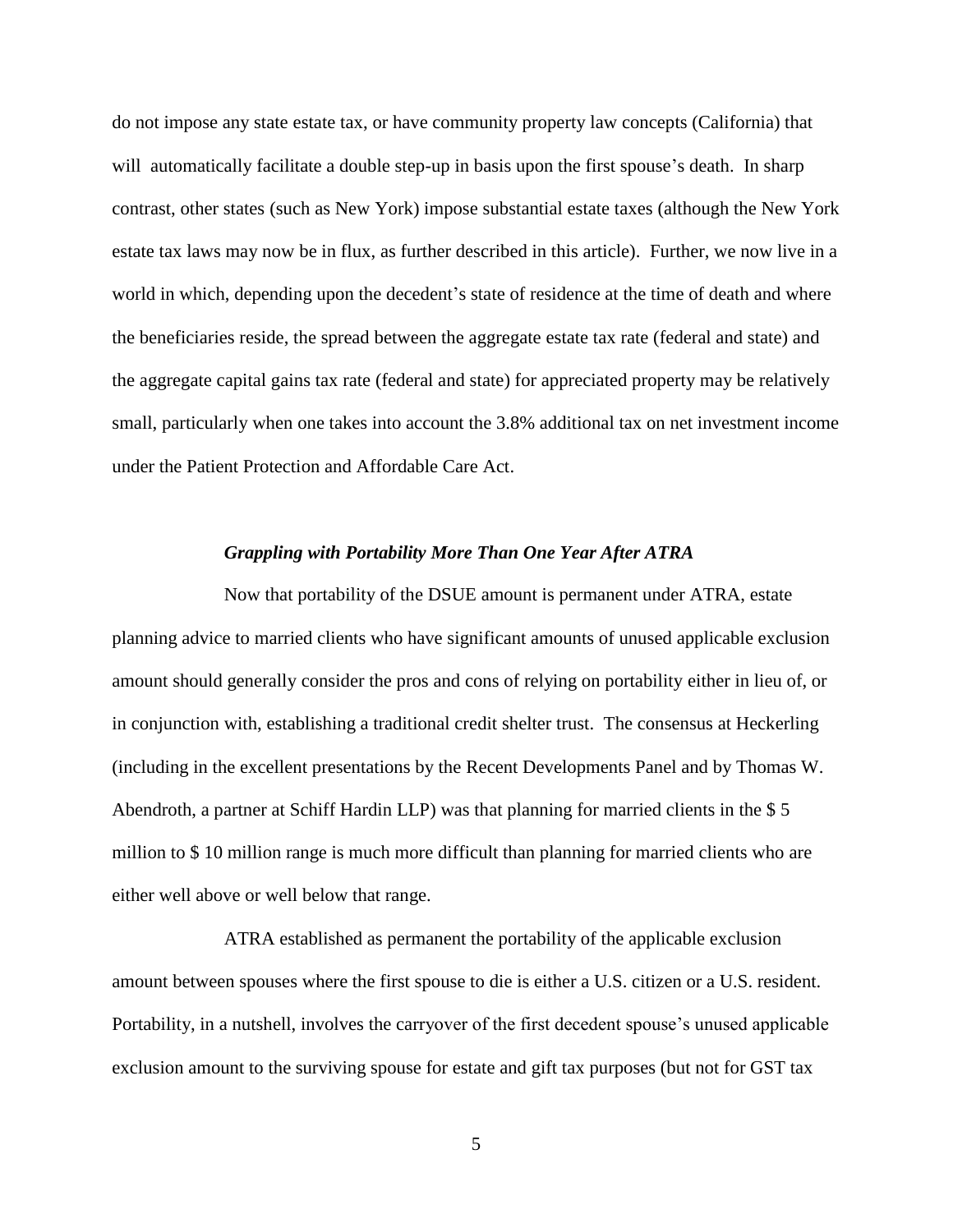purposes) and can be accomplished through the executor's election on the estate tax return of the first spouse to die.

Portability will ensure a step-up in basis of the subject assets at the surviving spouse's death and may appeal to clients as a reason to avoid having to plan their estates. The consensus at Heckerling, however, was that portability does not dispense with the need to consider using credit shelter trusts (which could include a trust of which the sole lifetime beneficiary is the surviving spouse) in estate planning in many instances. Indeed, it is incumbent upon the estate planner to "drill down" on the facts in order to advise the client how best to proceed.

The following considerations may continue to support the use of credit shelter trusts in lieu of relying exclusively on portability:

- There are substantial non-tax benefits to be derived from using trusts, including asset protection, asset management, and to restrict transfers of assets by a surviving spouse (particularly if there are children from a prior marriage, or concerns about a subsequent remarriage).
- Portability does not generally apply for *state* estate tax purposes, including in "decoupled" states such as New York. Thus, a well-drafted estate plan for a New York married couple might still involve funding a credit shelter trust with the largest amount capable of passing free of New York State estate tax (currently \$1,000,000) to avoid wasting the New York State estate tax exemption of the first spouse to die.
- A step-up in basis may nevertheless be achieved over assets in a credit shelter trust by giving the surviving spouse a general power of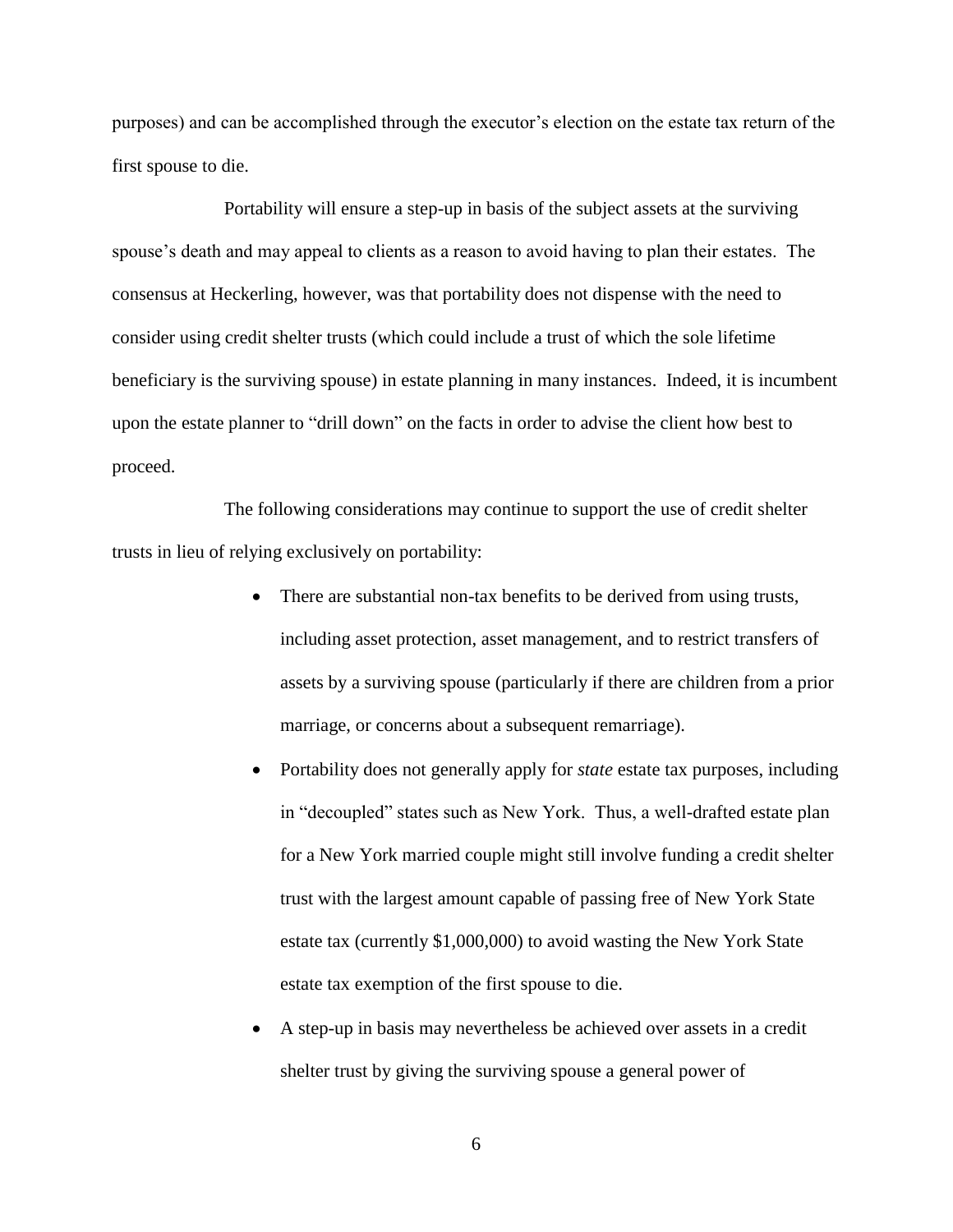appointment over the property of the credit shelter trust (such as by allowing the surviving spouse to designate by her Will that some portion of the trust property shall be paid over to her estate upon her death) in a formula amount equal to the largest amount capable of passing free of federal estate tax as finally determined for federal estate tax purposes. This general power of appointment will cause estate tax inclusion over the property that is subject to it, thereby producing a step-up in basis to such extent.

- The DSUE amount is not indexed.
- Depending upon subsequent facts and circumstances, the DSUE amount may be lost if the surviving spouse remarries and survives his or her next spouse.
- With portability, growth in assets is not excluded from the gross estate of the surviving spouse. In contrast, growth in the assets of a credit shelter trust is excluded from the gross estate of the surviving spouse.
- A credit shelter trust can be used to shield hard-to-value assets from valuation disputes with the Internal Revenue Service upon the death of the surviving spouse, because such assets would not be part of the surviving spouse's gross estate.
- There is no portability of the GST tax exemption. So planning with trusts (including lifetime QTIP trusts for which a reverse QTIP election under IRC § 2652(a)(3) would be made) will still generally be warranted if GST tax planning for grandchildren and more remote descendants is desired.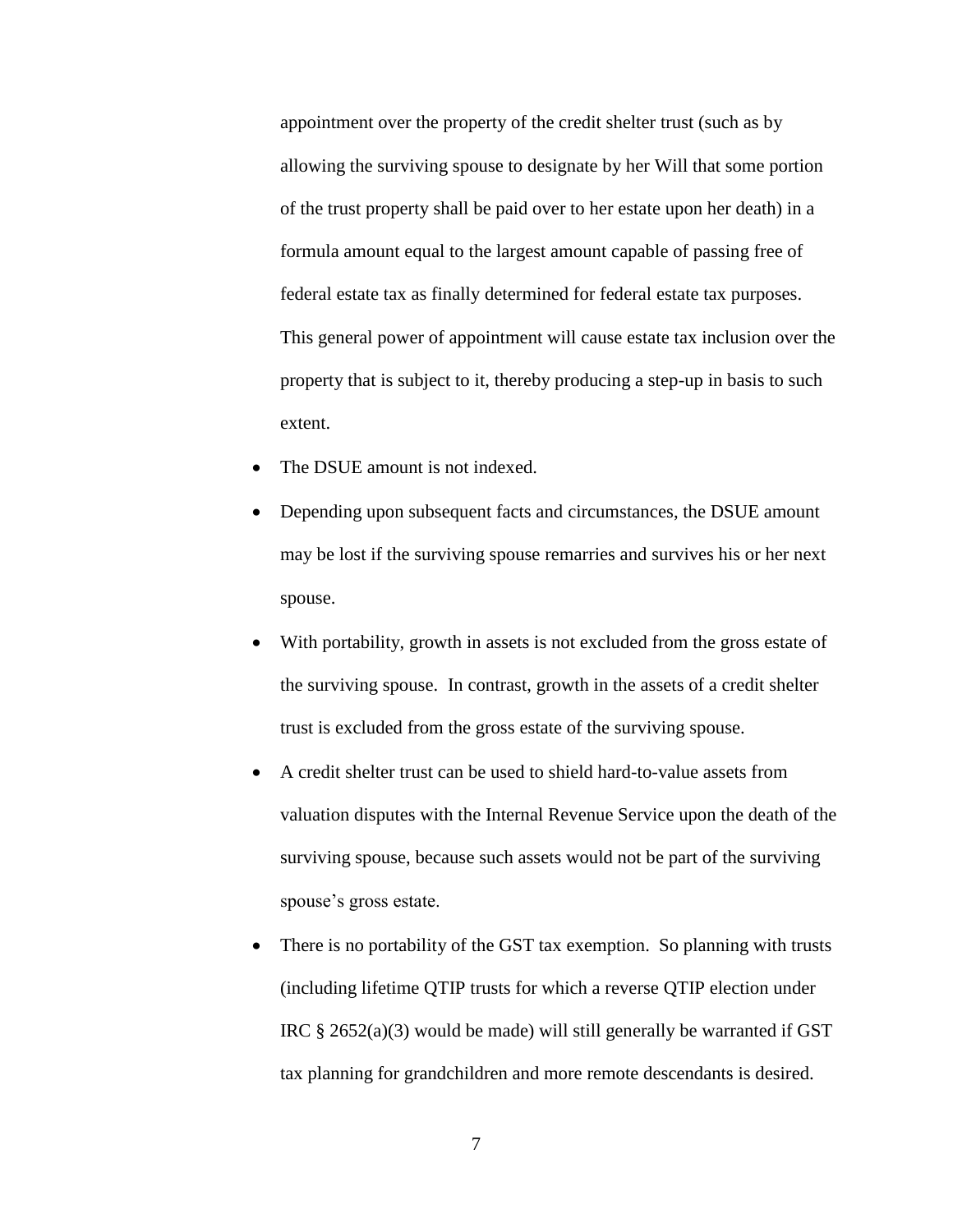A well-conceived estate plan could involve relying upon the portability of the applicable exclusion amount and then having the surviving spouse gift the DSUE amount to an IDGT to obtain the benefits of grantor trust status that generally would not be available for a credit shelter trust, including effective income tax-free compounding of the trust principal and the ability to "swap" assets from time to time to achieve a *de facto* step-up in basis upon the second spouse's death.

In light of the Supreme Court's decision in *United States v. Windsor*, <sup>7</sup> which invalidated as unconstitutional Section 3 of the Defense of Marriage Act (which had defined marriage as requiring a legal union between one man and one woman), portability is also available to same-sex couples. In Rev. Rul. 2013-17,<sup>8</sup> the Internal Revenue Service addressed certain implications of the Supreme Court's decision in *Windsor*, ruling that a "state of celebration" test applies. Under this Revenue Ruling, same-sex couples who are legally married in states or foreign countries that recognize the validity of their marriage will be treated as married for all federal tax purposes, even if they live in a state or other jurisdiction that does not recognize same-sex marriages. So estate planning for same-sex couples must now consider the same factors concerning portability that apply to planning for opposite-sex couples.

<sup>-&</sup>lt;br>7 *United States v. Windsor*, 570 U.S. \_\_\_, 133 S.Ct. 2675 (2013).

<sup>8</sup> Rev. Rul. 2013-17, 2013-38 I.R.B. 201.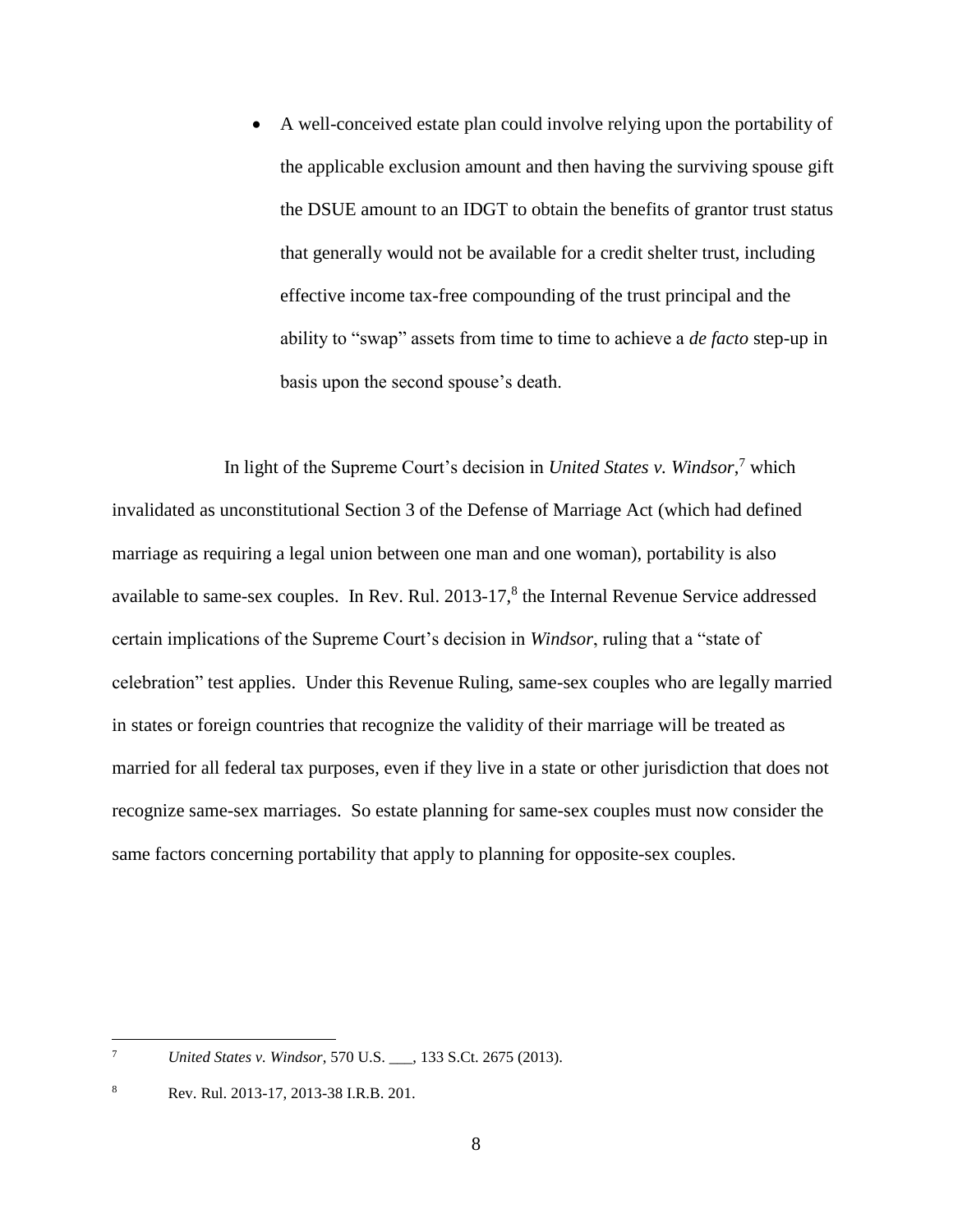## *More Changes May Be on the Horizon, Although Probably Not This Year*

The consensus at Heckerling was that because 2014 is an election year, there is unlikely to be any major tax reform this year. The year 2015, however, could potentially be a different story.

What looms on the horizon for 2015 and beyond? Although the tea leaves can be difficult to read, the Obama Administration's Fiscal Year 2014 tax ("Greenbook") proposals that pertain to estate planning, which were released in April 2013, provide a broad outline of what *could* potentially happen down the road, subject of course to the inevitable horse-trading that marks the legislative process.

A summary of several of the key provisions of the Fiscal Year 2014 Greenbook proposals is set forth below. Conspicuously absent from the 2014 Greenbook is the Obama Administration's long-time stalwart proposal to eliminate marketability discounts for interests in family-owned entities that hold passive assets, such as marketable securities.

#### *1. The Estate, Gift and GST Tax Exclusions and Rates Would Revert Back to 2009 Rules*

The Obama Administration proposes to restore the 2009 estate, gift and GST transfer tax exclusions and rates beginning in 2018. Under this proposal, the estate and GST tax exemption amounts would be reduced to \$ 3,500,000, while the gift tax exemption would be reduced to \$ 1,000,000. There would no longer be any indexing of these exemption amounts for inflation. The top tax rate would be increased to 45% from the current top rate of 40%. Portability would, however, continue in effect.

The Administration's proposal clarifies that there would be no "clawback" for prior transfers by reason of the reduction in the estate, gift and GST tax exemption amounts.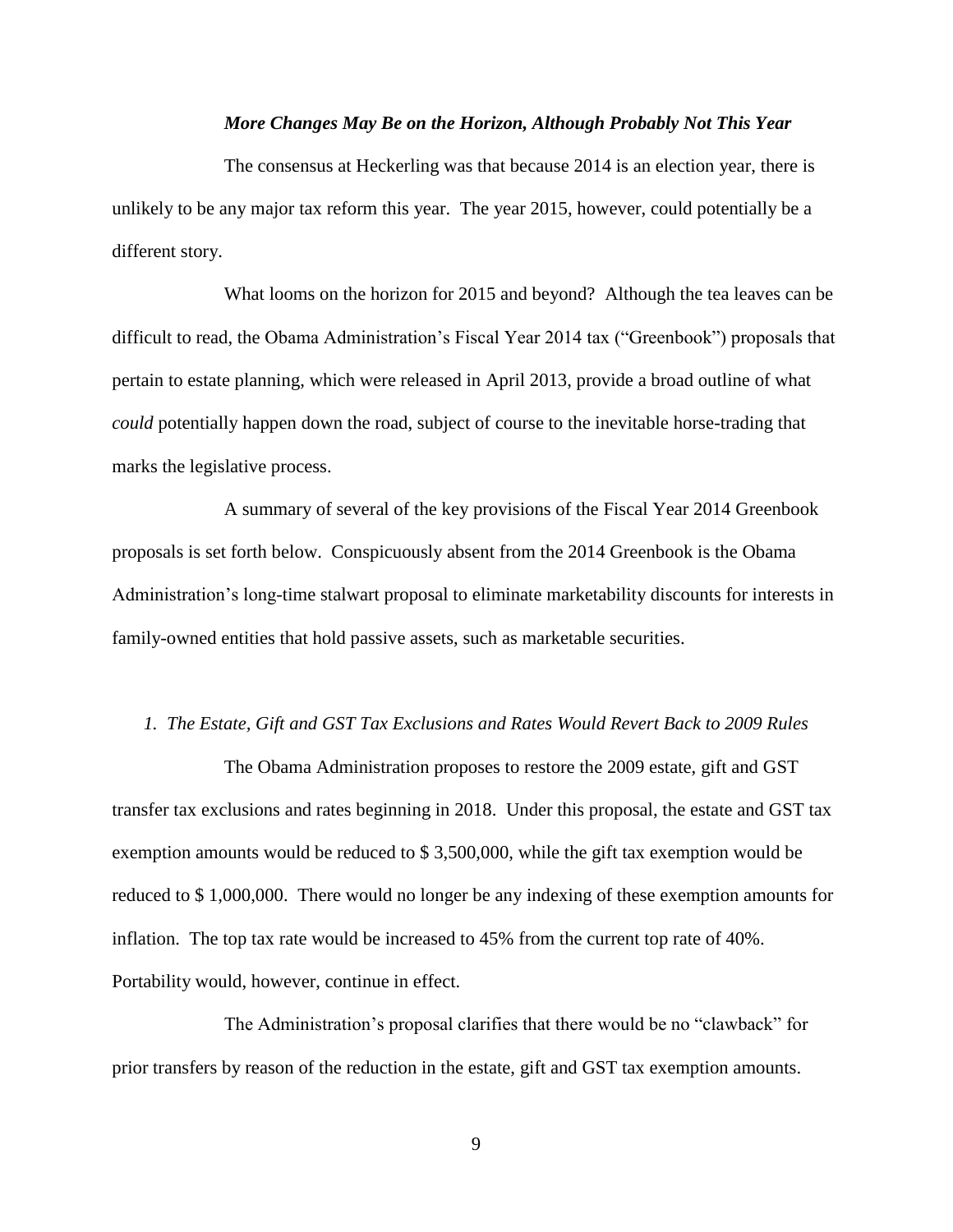Accordingly, if this proposal were enacted into law, it would most likely prompt another rush of gifting for wealthy individuals in late 2017 similar to the recent gifting rush at the end of 2012.

### *2. Sales, Exchanges and "Comparable Transactions" with Grantor Trusts*

The Obama Administration would attempt to address the "disconnect" between the income tax rules and the estate tax rules that apply to "intentionally defective grantor trusts" ("IDGTs"). However, in stark contrast to the previous year's vastly overbroad Greenbook proposal concerning grantor trusts – which would have generally sought to include most grantor trusts in the decedent's gross estate for estate tax purposes – the Fiscal Year 2014 proposal is much more narrowly drawn and would only be triggered in the case of certain *transactions with grantor trusts* that constitute a "*sale, exchange or comparable transaction* that is disregarded for income tax purposes by reason of the person's treatment as a deemed owner of the trust." In the case of such transactions, the portion of the trust attributable to the property received by the trust in that transaction (including all retained income therefrom, appreciation thereon, and reinvestments of such property), net of the amount of the consideration received by the person in that transaction, (i) would be subject to estate tax as part of the gross estate of the deemed owner, (ii) would be subject to gift tax when grantor trust status ceases as to the deemed owner during such person's lifetime, and (iii) would be treated as a gift by the deemed owner to the extent any distribution is made to another person (except in discharge of the deemed owner's obligation to such other person) during the life of the deemed owner. The transfer tax imposed by this proposal would be payable from the trust.

Thus, the current proposal would allow IDGTs to be created, but would not allow taxpayers to sell or exchange assets to an IDGT (or engage in a "comparable transaction") without potential adverse tax consequences. An "exchange" presumably could include a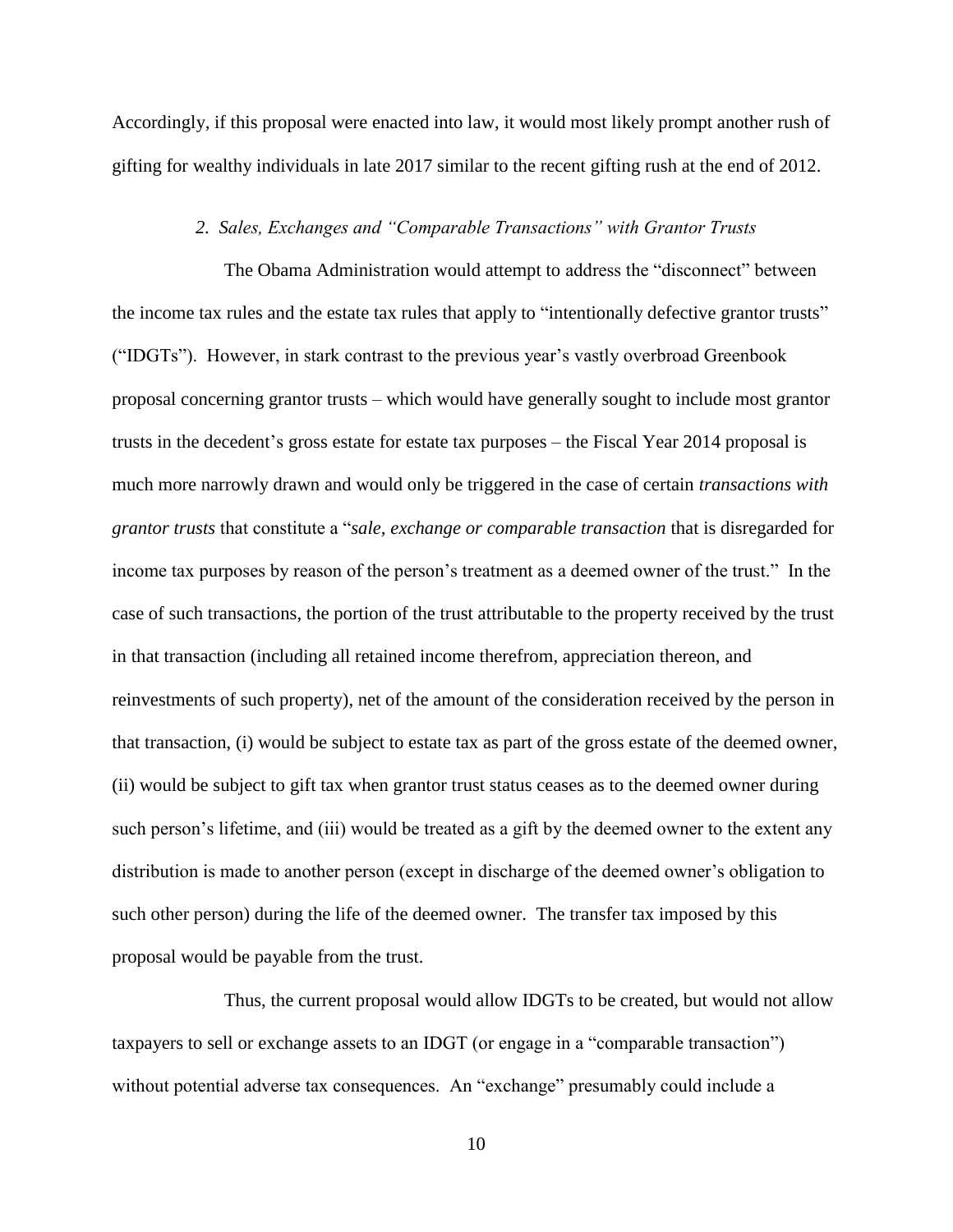grantor's exercise of a power to substitute assets of equivalent value in a nonfiduciary capacity, which is a commonly used trigger for grantor trust status under IRC  $\S 675(4)(C)$ . It is unclear what this proposal means through its reference to "comparable transactions" and whether that would embrace, for example, making loans to the trust, or leasing back real property (such as a vacation home) from the trust.

Significantly, the 2014 Greenbook proposal specifically excludes from its ambit trusts that are grantor trusts solely by reason of IRC  $\S$  677(a)(3), which pertains to the application of income to pay life insurance premiums. Thus, such narrowly drawn irrevocable life insurance trusts would not be subject to estate tax inclusion merely because they are grantor trusts, perhaps even if the specified transactions described above were engaged in. In addition, the proposal would not alter the treatment of any trust that is already includable in the grantor's gross estate under existing provisions of the Internal Revenue Code (such as grantor retained annuity trusts and qualified personal residence trusts).

This proposal would apply to transactions entered into on or after the date of enactment.

#### *3. Additional Restrictions on Grantor Retained Annuity Trusts*

The Obama Administration would significantly reduce the attractiveness of grantor retained annuity trusts ("GRATs") by, among other things, requiring a minimum term of ten years (thereby eliminating short-term rolling GRATs), preventing the ability to front-load the GRAT annuity, and imposing a minimum taxable gift requirement. In addition, to combat the perceived abuse of "99-year GRATs," the Obama Administration would limit the maximum term of a GRAT to the annuitant's life expectancy plus ten years.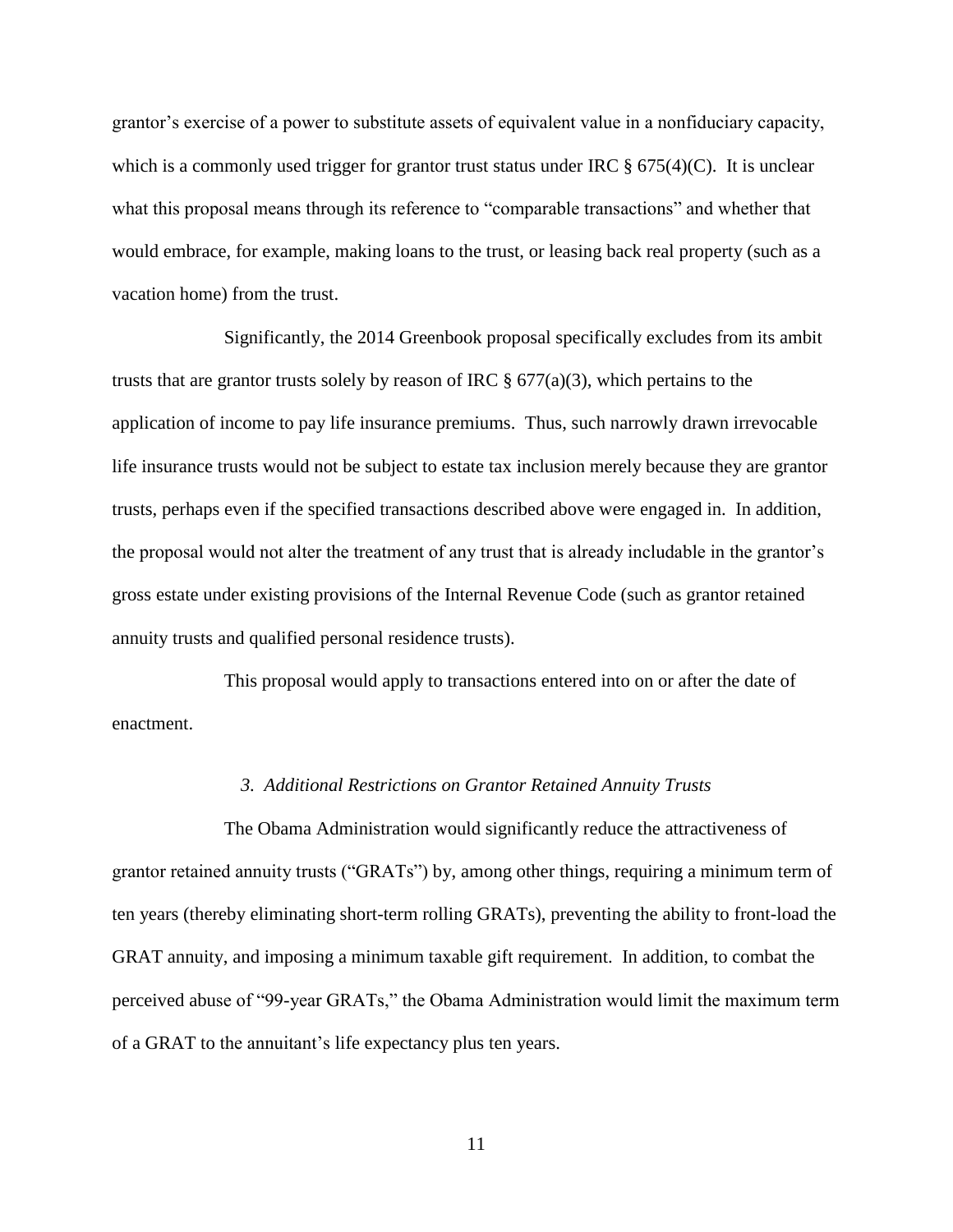## *4. Additional Greenbook Proposals That Pertain to Estate Planning*

The Administration's 2014 Greenbook contains the following additional proposals that pertain to estate planning:

- A proposal that would change existing law under IRC § 101 by subjecting "buyers of policies" to the "transfer-for-value" exception to the exclusion of life insurance proceeds for income tax purposes. The phrase "buyers of policies" presumably is broad enough to encompass grantor trusts. If enacted, such "buyers of policies" would be taxed on death benefit proceeds in excess of the amount of consideration furnished.
- A proposal that would limit the scope of the current law exclusion under IRC § 2611(b)(1) for GST tax purposes for direct payments of tuition and medical care so that this exclusion would only apply to payments *made by a living donor* directly to the provider of medical care or to the school for tuition. As a result of these restrictions, trust distributions for these same purposes -- including in the case of so-called "Health and Education Exclusion Trusts" ("HEET Trusts") -- would not qualify for this exclusion.
- A proposal that would impose a consistency requirement for basis purposes between what is reported as fair market value on the decedent's Form 706 Federal Estate and Generation-Skipping Transfer Tax Return (presumably, as finally determined for Federal estate tax purposes), and what the beneficiary later reports as his or her stepped-up basis upon the decedent's death for income tax purposes.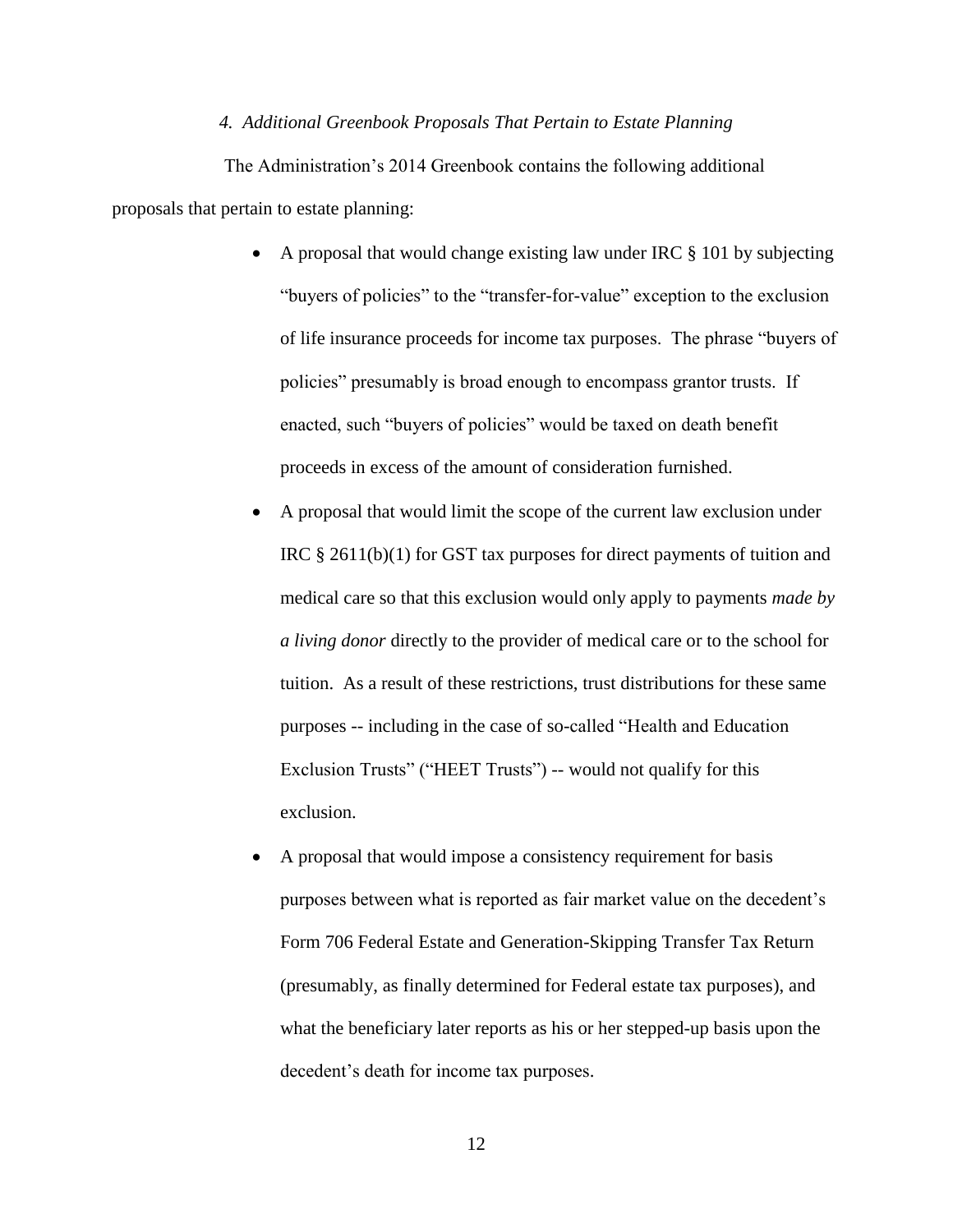- A proposal that would limit the availability of the GST exemption to 90 years.
- A proposal that would extend the 10 year estate tax lien under IRC §  $6324(a)(1)$  to cover the entire 14 year and 9 month term subsequent to the decedent's death that is subject to the deferral of estate tax under IRC § 6166.
- A proposal that would restrict deductions and harmonize the rules for contributions of conservation easements for historic preservation.
- *5. Related Proposals Pertaining to Qualified Plans and Individual Retirement Accounts* In addition, the Fiscal Year 2014 Greenbook includes the following proposals that pertain to qualified plans and individual retirement accounts:
	- A proposal that would limit the total accrual of retirement benefits by prohibiting additional contributions or the receipt of additional accruals if the taxpayer has accumulated retirement benefits in excess of the amount necessary to provide the maximum annuity permitted under a defined benefit plan (currently \$ 205,000 per year payable as a joint and 100% survivor annuity beginning at age 62). This amount is currently approximately \$ 3,400,000 at age 62.
	- A proposal that would generally require non-spouse beneficiaries of qualified retirement plans or IRAs to take distributions over no more than five years. Exceptions would apply for beneficiaries who are disabled, chronically ill, up to 10 years younger than the participant or IRA owner,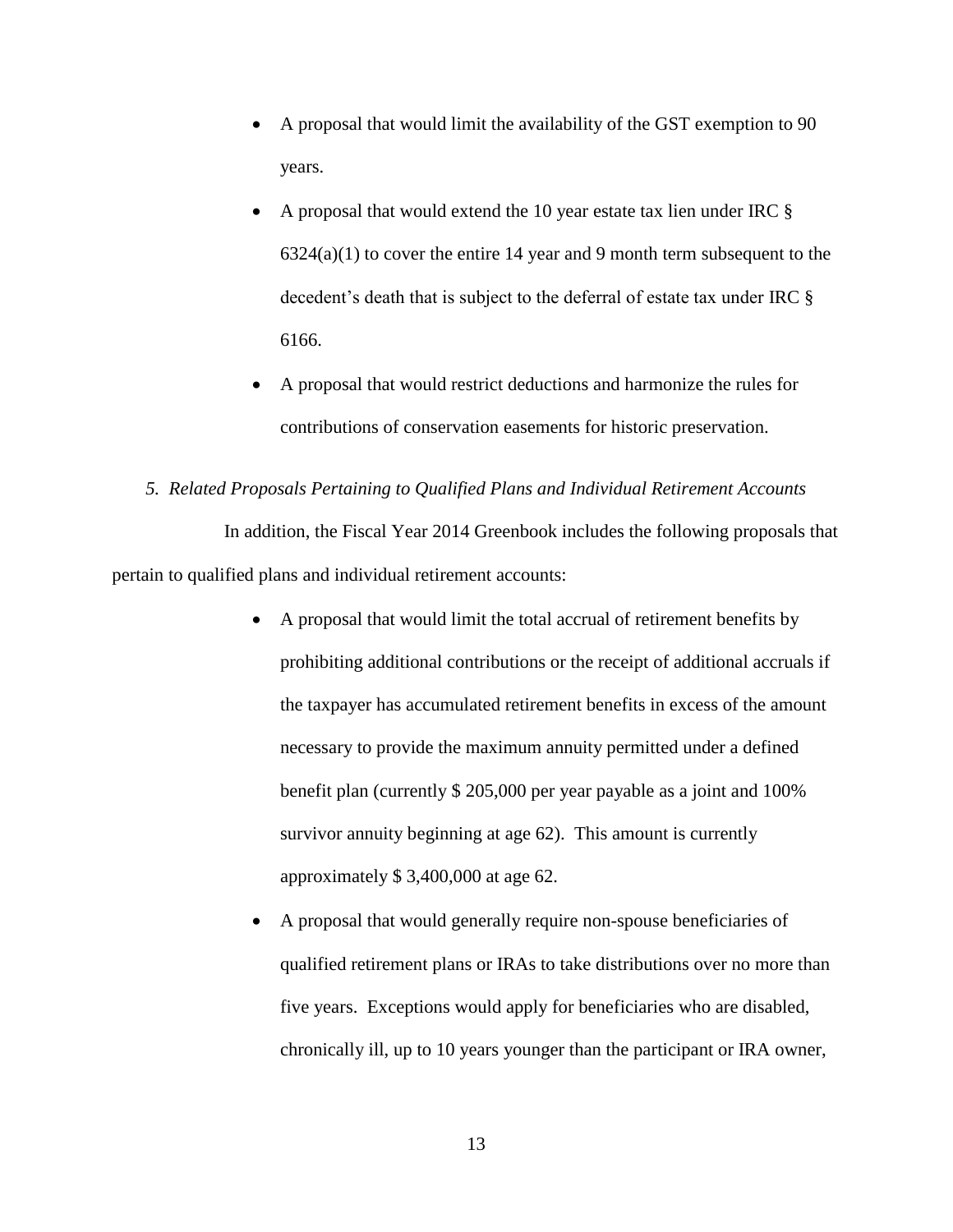or a minor child (the minor child's five-year distribution period would commence upon attaining the age of majority).

- A proposal that would extend to non-spouse beneficiaries the ability to make sixty (60) day rollovers of distributions from qualified plans or IRAs to non-spousal inherited IRAs. This proposal would afford non-spouse beneficiaries the same treatment for 60-day rollover purposes that surviving spouses currently enjoy.
- A proposal that would exempt participants and IRA owners with aggregate benefits under \$ 75,000 from having to take required minimum distributions.

### *Evolving State Tax Law Developments – A Look at New York*

Finally, consistent with the theme at this year's Heckerling Institute that each state provides its own separate paradigm for estate and income tax planning, it is instructive to consider recent developments in New York that occurred during the week immediately following the 2014 Heckerling Institute.

On January 20, 2014, Governor Cuomo issued the New York State Executive Budget (the "Budget Bill"). The Budget Bill includes the following proposals that pertain to estate planning and trusts:

> A proposal to reform the New York estate tax (i) by raising the New York estate tax exemption from \$ 1 million to \$ 5.25 million, subject to further indexing, and (ii) by reducing the maximum New York estate tax rate from 16% to 10%. Both the increased exemption and the decreased rates would be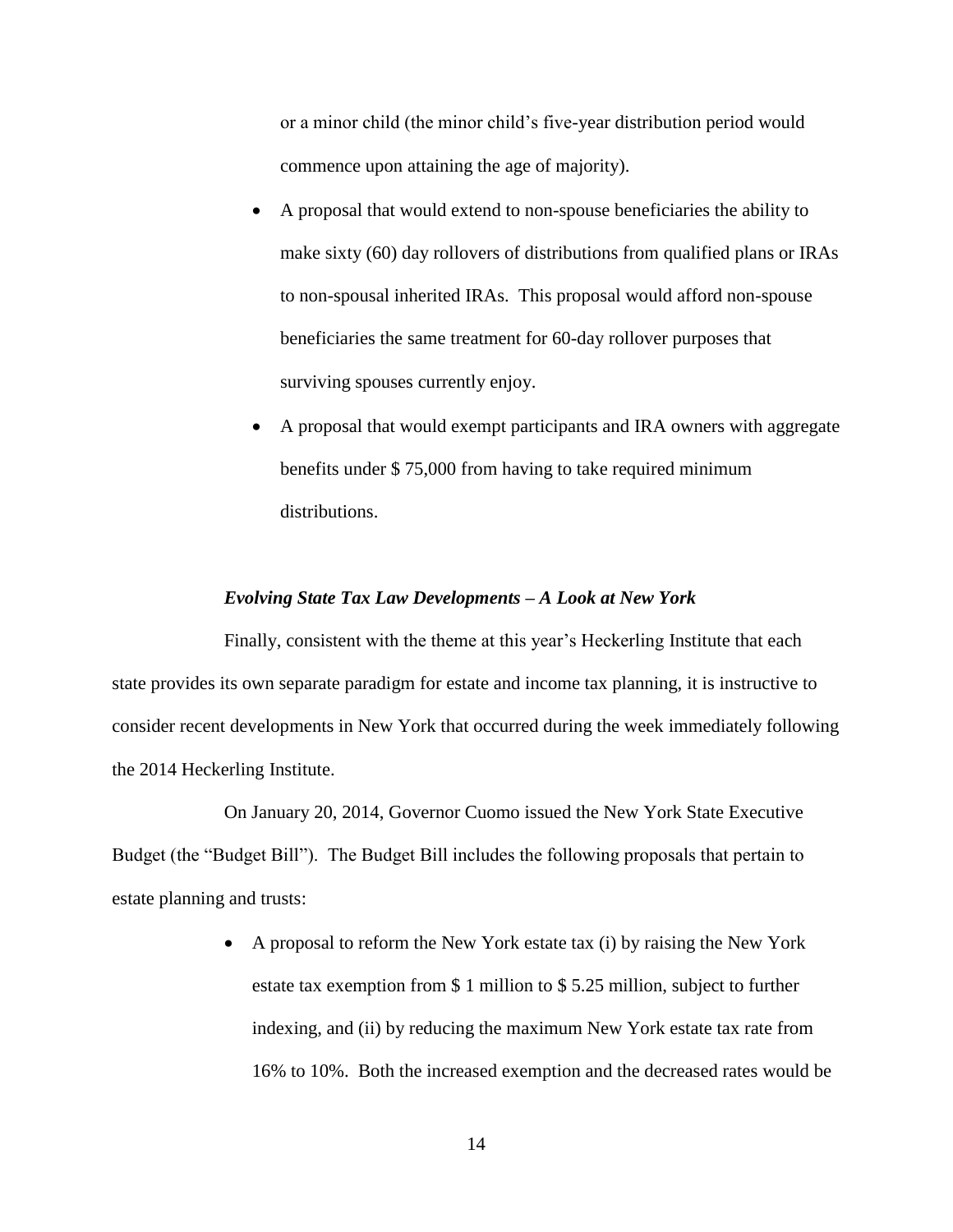phased in over four years with the New York estate tax exemption to be approximately equal to the Federal estate tax exemption, indexed for inflation, beginning in 2019.

- A proposal to reform the New York estate tax by permitting a separate state qualified terminable interest property ("QTIP") election to be made where no federal estate tax return is required to be filed, although a federal estate tax return may in fact have been filed.
- A proposal to eliminate the New York generation-skipping transfer ("GST") tax, which applies to taxable distributions and taxable terminations from a trust to a "skip person" for GST tax purposes.
- A proposal to provide for an "addback" of taxable gifts under IRC § 2503 that are made on or after April 1, 2014 if the decedent was a resident of New York at the time such gift was made.
- A proposal to subject "incomplete gift nongrantor trusts" ("ING Trusts") to New York income tax by treating such trusts as grantor trusts for New York income tax purposes.
- A proposal to subject to New York income tax on a "throwback tax" basis "accumulation distributions" to New York resident beneficiaries from nongrantor trusts (other than "ING Trusts") that are currently exempt from New York income tax [A] under the "New York Resident Trust Exception," or [B] as nonresident trusts that do not have any New York source income. The New York Resident Trust Exception applies to nongrantor trusts for which (1) all of the trustees are domiciled outside of New York State; (2) all